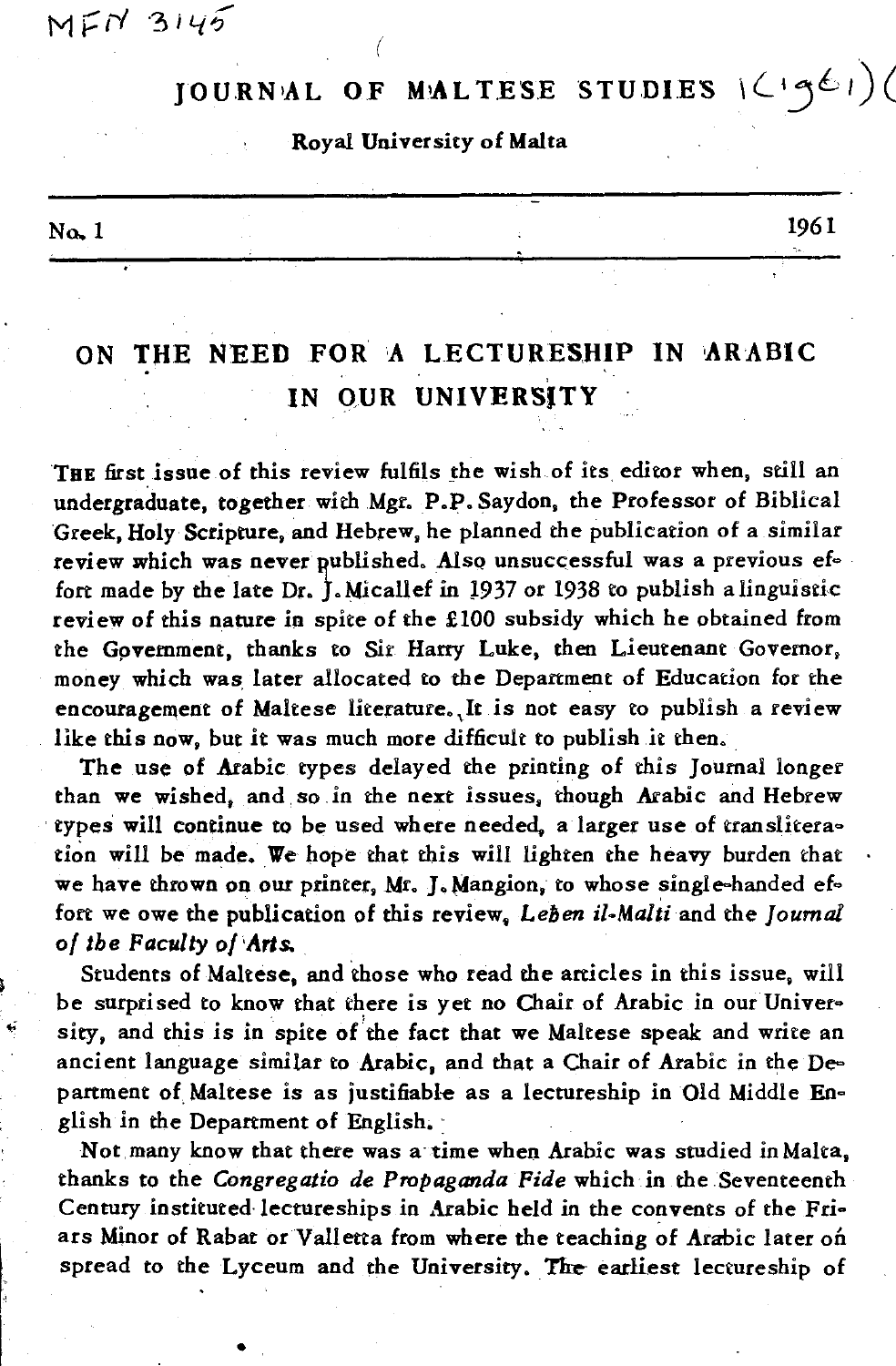( Arabic, financed out of a benefice known as *'Ta' L-Isqof* or ta *Santa* Ċilia (short for Cecilia) in Gozo, which forms the subject-matter of a monograph by our contributor Dr. A. Cremona, was set up on the 22nd September. 1637, by Decree of the Sacred Congregation for the Propagation of the Faith, the aim being then the use of Arabic for the conversion of Mo... hammadans and the provision of interpreters for the Holy Inquisition in Malta. The first lecturer appointed in 1637 was Don Francesco Azzopard' who, after six years, was succeeded by Don Salvatore Fenech who held the lectureship for about forty years. His successor was Don Fabrizio Bonici who held the lectureship for about forty-five years, that is, from 1684 to 1729, when he was succeeded by Don Gregorio Carbone who held the lectureship for about forty-four years and was succeeded by Rev. G. Calleja, the first to lecture on Arabic also in the university for two vears, that is from 1796 to 1798, by decree of the then Grand Master De Rohan, after the Pope's approval. During the brief hectic French rule, the University was suppressed and plans were made for a Central technical school which was to include the teaching of Oriental languages, among these Arabic. But the plan was never implemented because a quick Maltese revolt threw the French out of the Island.

Antonio Fadlalla, appointed in 1803 at the request of Captain Ball, was the first to give lessons in Arabic in our University; but he only lectured for three months, and in 1805 he was succeeded by Fr. Atanasio, O.F.M. of Rome, who in 1807 was succeeded by Fr. G. Grassi whose lectureship in the University lasted till 1838 when the Chair fell vacant again, and no one was appointed to it. However, Arabic continued to be taught in the Lyceum by Faris-El-Shidiac, a narive of Mount Lebanon, *Syric.* who in his *A Practical Grammar of the Arabic Language* (London, 1856) describes himself as 'formerly Professor of Arabic atthe University of Malta', perhaps because the Lyceum was then attached to the University under the unified direction of the Rector thereof. He resigned the lectureship in 1850, and Mr. Robert Casolani was appointed in his stead. In 1881 this same Mr. Casolani was appointed Professor of Arabic in the University where he held the lectureship till 1889, the last year of Arabic in the University, but the teaching of language was continued in the Lyceum, the two lecturers in charge being Antonio Sarreo who was appointed in 1889, and was succeeded by Sebhlani, a Maronite, who taught the Arabic ti11 1914 to 1915.

I thought this brief outline of the vicissitudes of Arabic in Malta would throw light on the need for restoring the lectureship in Arabic in our University in the Department of Maltese to which it is linguistical1y as do sely a1lied as 01d English to Modem English. It must be said to the

ii

•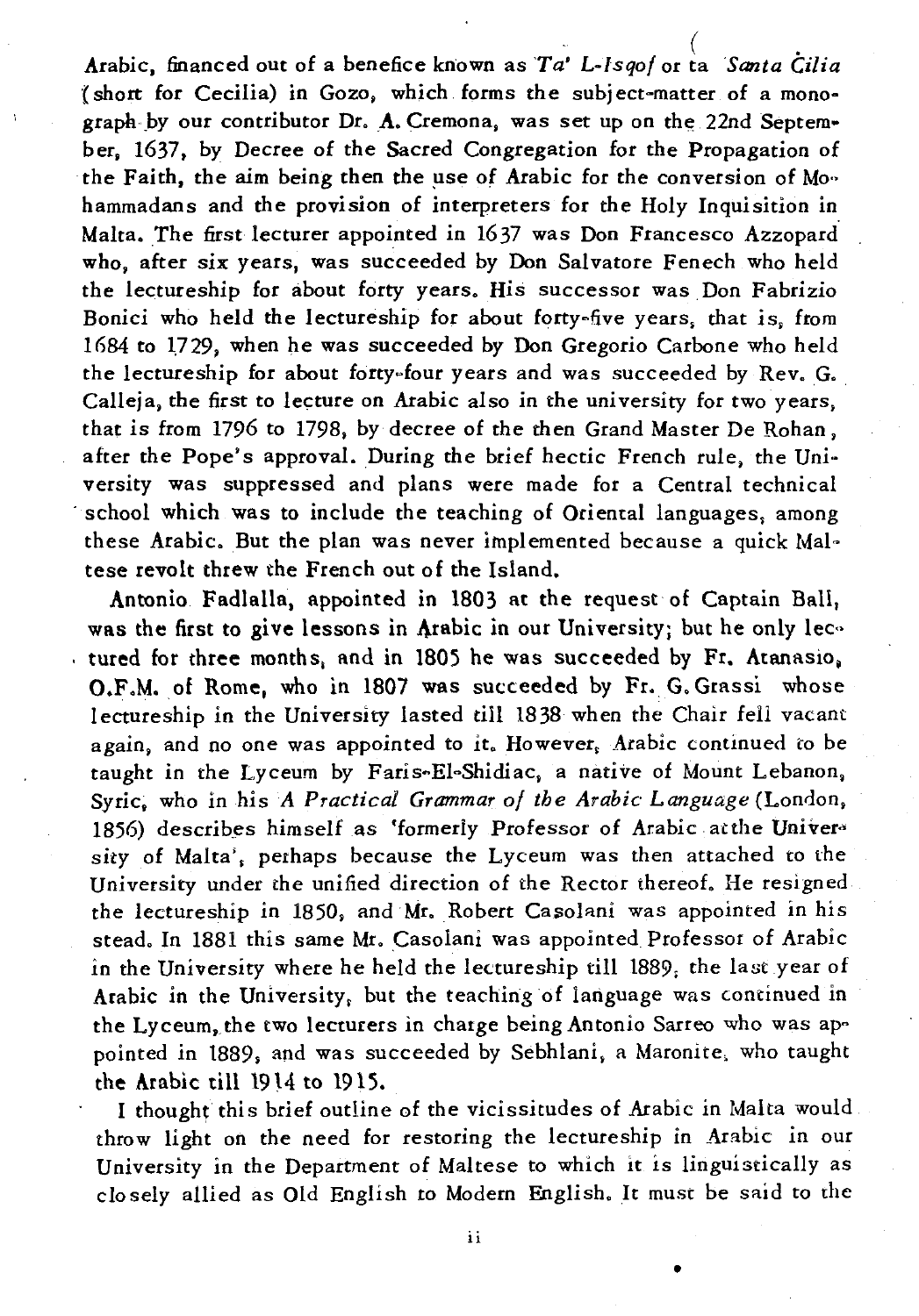credit of the University authorities that some time ago they agreed to restore this lectureship, but as no additional expenditure can be incurred without the previous advice to the Government by the University Statutory Commission, we shall have to wait till such time as the University Commission will deem it fit to do so. In the meantime, we have to carry out the duties of the Department of Maltese and the publication of this review single-handed.

This is most unfortunate for, as pointed out by John Hookham Frère, the Chairman of the Council of the University (1824-1833), in his memorandum on the studies which may be cultivated in the University of Malta, the Maltese are more fortunately situated for the quick study and understanding of Arabic than those whose native language is not Semitic. Our linguistic background acts as a bridge between two continents. Professor J.R. Firth in his book The Tongues of Men (p. 61) mentions among distinguished Orientalists 'the Maltese scholar Leonard Abela, Bishop of Sidon, who died in Rome in 1615 and whom Pope Gregory XIII, choosing very wisely, sent to the East, where he travelled widely in Syria, Egypt, and Mesopotamia. His native language, Maltese, being a dialect of Arabic, gave him a great advantage over other Europeans, and he became a great expert in Semitic and near Eastern languages, and did much to widen the linguistic horizons of Europe. He was one of the earliest students of Coptic, and brought manuscripts to Rome.'

Our plea for the creation of a lectureship in Arabic-receives support from the authority of the veteran grammarian, Dr. A. Cremona who, in his monograph L'Antica Fondazione della Scuola di Lingua Araba in Malta, wrote: fino alla metà del secolo passato, l'arabo, come pure il greco antico e l'ebraico, figurava come materia di studio nei programmi liceali, quando non si sognava ancora di creare una cattedra del Maltese con uno studio di filologia comparata di lingue orientali. Oggi parrebbe una anomalia che un tale studio supplementare di lingue classiche del vecchio mondo sia trascurato.

Hebrew, Biblical Greek and Classical Greek are taught in the University. The single anomalous exception remains the teaching of Arabic, though of the sixty-two subjects that have been taught in the University of Malta only the Chair of Civil Law, including Roman Law, is older by only twenty-five years than the first lectureship in Arabic.

This Journal, published under the auspices of the Department of Maltese and Oriental Languages will, we hope, create and forge a link between this University and other Universities where Semitic languages are taught and studied. Maltese scholarship needs the cooperation and collaboration also of foreign scholars. We shall gladly publish articles which

iii